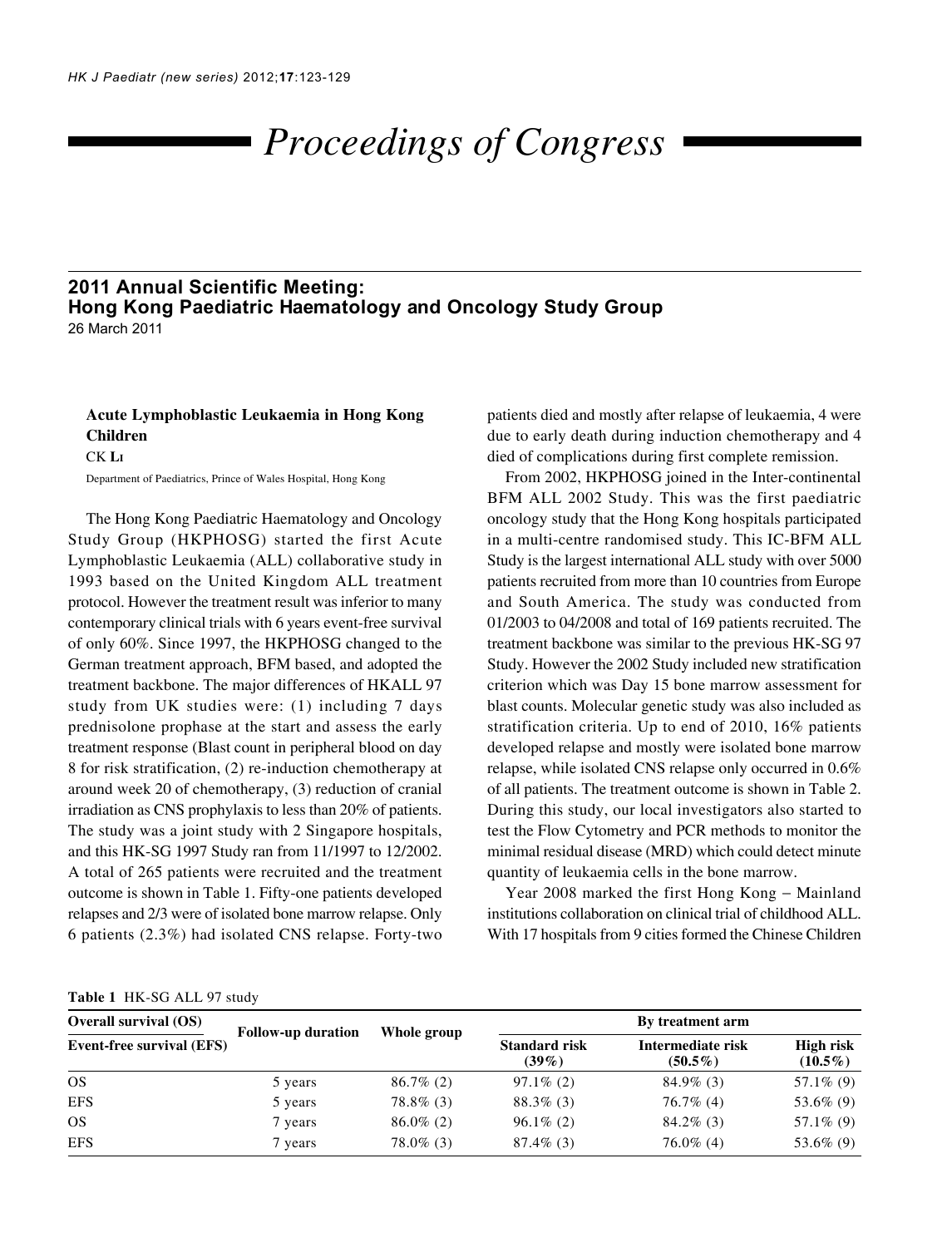| <b>Overall survival (OS)</b><br><b>Event-free survival (EFS)</b> | <b>Follow-up duration</b> | Whole group  | By treatment arm                 |                                 |                         |
|------------------------------------------------------------------|---------------------------|--------------|----------------------------------|---------------------------------|-------------------------|
|                                                                  |                           |              | <b>Standard risk</b><br>$(39\%)$ | Intermediate risk<br>$(50.5\%)$ | High risk<br>$(10.5\%)$ |
| <b>OS</b>                                                        | 3 years                   | $92.9\%$ (2) | $94.8\%$ (3)                     | $96.7\%(2)$                     | 68.4\% $(11)$           |
| <b>EFS</b>                                                       | 3 years                   | $82.7\%$ (3) | $87.8\%$ (4)                     | $84.6\%$ (4)                    | 57.9% (11)              |
| <b>OS</b>                                                        | 4 years                   | $88.8\%$ (3) | $90.8\%$ (4)                     | $92.9\%$ (3)                    | $62.7\%$ (11)           |
| <b>EFS</b>                                                       | 4 years                   | $82.7\%$ (3) | $87.8\%$ (4)                     | $84.6\%$ (4)                    | 57.9% (11)              |

**Table 2** IC-BFM 2002 study (Hong Kong)

Leukaemia Group (CCLG) and the CCLG 2008 ALL Study was started from April 2008. Up to end of December 2010, 63 patients were recruited. This study adopted the MRD assessment approach to classify risk groups. Standard or low risk patients received a reduced intensity chemotherapy, while high risk patients received more intensive chemotherapy. The study is still on-going and the treatment outcome is closely monitored.

In addition to the above ALL studies, HKPHOSG also joined in another two international ALL studies involving rare subtypes ALL, namely Infant ALL below age of 1 year (Interfant 99 Study and Interfant 2006 Study), and Philadelphia chromosome study (EsPhALL Study). Our group contributed some cases in these large international studies and the results have been published in international journals.

**Outcome of NOPHO-AML 2004 Study for Children with Acute Myeloid Leukaemia (AML)** SY **HA**, 1 V **LEE**, 2 CW **LUK**, 3 RCH **LI**, 4 SC **LING**, <sup>5</sup> FOR THE HONG KONG PAEDIATRIC HAEMATOLOGY & ONCOLOGY STUDY **GROUP** 

Department of Paediatrics & Adolescent Medicine, 1Queen Mary Hospital, <sup>2</sup>Prince of Wales Hospital, <sup>3</sup>Queen Elizabeth Hospital, <sup>4</sup>Tuen Mun Hospital, 5 Princess Margaret Hospital, Hong Kong

**Objective**: We reviewed the treatment outcome of NOPHO-AML 2004 study for children with acute myeloid leukaemia which was implemented prospectively in Hong Kong involving 5 regional hospitals from 2007 to 2011 (4 years).

**Method:** The Hong Kong Paediatric Haematology & Oncology Study Group (HKPHOSG) joined the NOPHO-AML 2004 study since November 2007. The

protocol stratifies patients according to cytogenetics and chemo-responsiveness into different risk group. Sequential block will be given immediately if D15 marrow shows increased blast after first course. The treatment protocol consists of 6 courses of combination chemotherapy as single arm therapy. Allogeneic stem cell transplantation (SCT) is offered to patients in the high-risk group. Mylotarg is given at the end of treatment as a randomised controlled study. Subsequent modification of the protocol included termination of Mylotarg study due to withdrawal of the drug from the market and excluding 11q23 rearrangement as high risk parameter.

**Results:** A total of forty one cases of AML were recruited within the study period. Age ranged from 4 months to 17.9 years (median: 11.1 year). There were twenty-four boys and seventeen girls. M2 and M5 were most frequently seen, accounting for 22% and 24% of the cases respectively. There were thirty standard-risk patients and eleven high-risk patients. Forty patients (98%) achieved complete remission after chemotherapy. Three patients (7%) died during treatment. Fourteen patients (34%) had marrow relapse. Eight patients in high-risk group, one patient in standard-risk group and another seven relapsed patients underwent bone marrow transplant (6 matched sib or parent donors, and 10 matched unrelated donors). Ten (62%) out of the sixteen transplanted patients are surviving with no disease while the rest died either of transplantrelated toxicities or relapse of leukaemia. The overall survival (OS) and event-free survival (EFS) at 2 years for the whole group are 73.4% and 52% respectively with median follow-up of 18.6 months.

**Conclusion:** The current AML protocol in Hong Kong yielded treatment results comparable to other groups. Further improvement in outcome may be made by reducing treatment toxicities and relapse rate.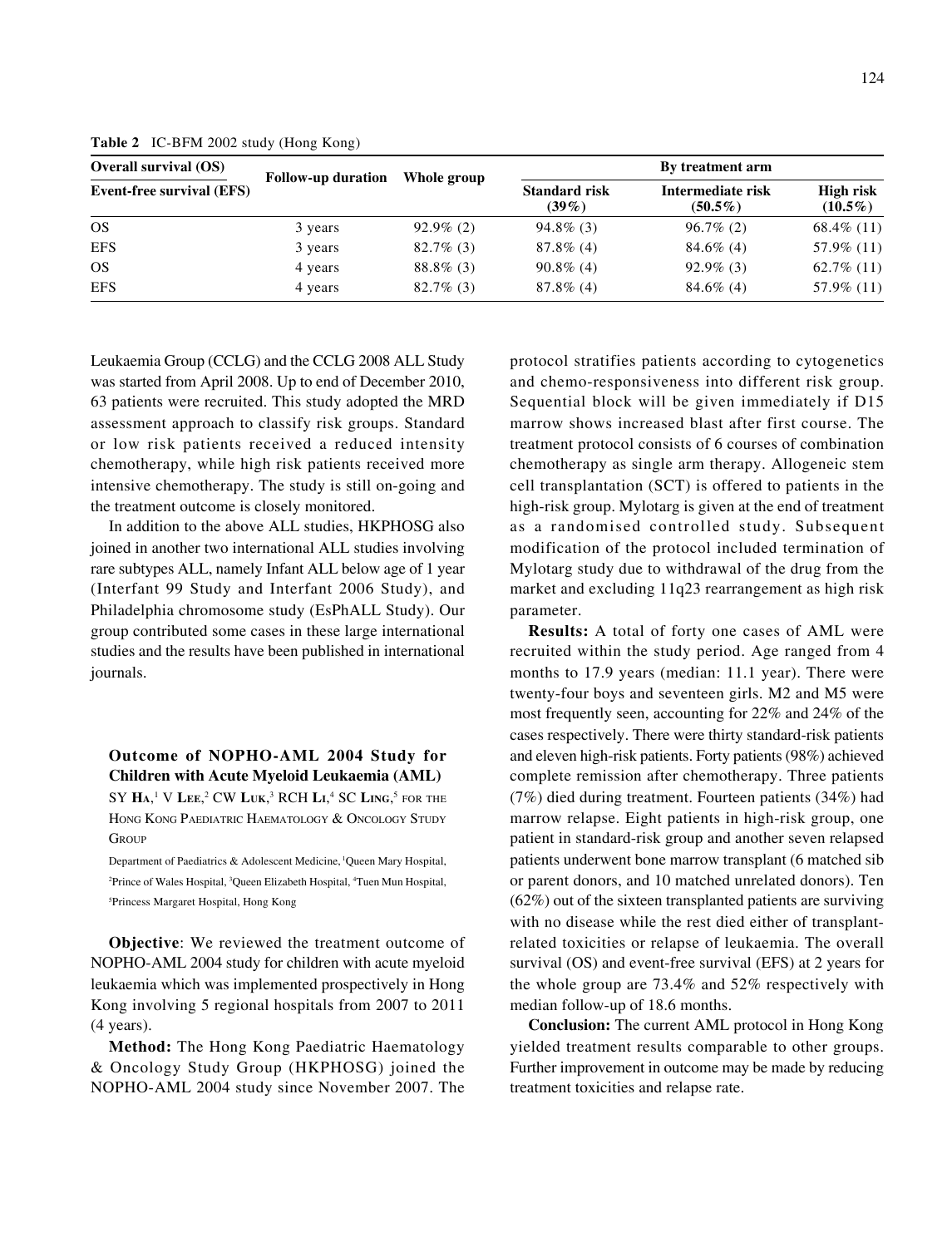### **Treatment Outcome of Neuroblastoma: The Hong Kong Experience**

GCF Chan,<sup>1</sup> MMK Shing,<sup>2</sup> CW Luk,<sup>3</sup> RCH Li,<sup>4</sup> SC Ling,<sup>5</sup> CK **LI**, 2 SY **HA**<sup>1</sup> FOR THE HONG KONG PAEDIATRIC HAEMATOLOGY ONCOLOGY STUDY GROUP

Department of Paediatrics & Adolescent Medicine, 1 Queen Mary Hospital, The University of Hong Kong; 2 Prince of Wales Hospital, The Chinese University of Hong Kong; <sup>3</sup>Queen Elizabeth Hospital; <sup>4</sup>Tuen Mun Hospital, 5 Princess Margaret Hospital, Hong Kong

**Background:** Neuroblastoma is now known as a group of heterogenous diseases with different biological behaviour and outcome. Different classifications tried to stratify the good from poor risk neuroblastoma and manage them differently. We reviewed our experience in treating neuroblastoma based on the INSS classification approach.

Patients and Method: This is a prospective cohort study. The patients were recruited from 5 regional hospitals which take care of almost all children with cancer locally. The data were collected by 2 data managers sponsored by Children Cancer Foundations. Children with INSS stage I neuroblastoma were treated with surgery alone. INSS stage 1&2 neuroblastoma patients without poor prognostic features such as *MYCN* amplification or unfavourable Shimada histological pattern were treated with either surgery alone or with low intensity chemotherapy (modified POG protocol). Stage 3 patients used to be treated with intensive regimen (modified MSKCC N7 protocol) in the past but were changed to low/intermediate risk protocol after 1999 if they have no high risk features. Stage 4 patients were treated with modified MSKCC N7 regimen plus local RT and autologous haematopoietic transplant with antiganglioside antibody immunotherapy (anti-GD2). *MYCN* was evaluated by FISH and amplification was defined as >10 copies.

**Results:** From January 1996 to December 2010, there were 20 stage 1 patients, only one received chemotherapy; 13 stage 2 patients, 12 of them received low intensity chemotherapy, the patient who did not receive chemotherapy were stage 2a patients (tumour completely excised but with positive ipsilateral lymph nodes at diagnosis). For stage 3 and 4 patients, we only included those from January 1999 till December 2010 for analysis because we adopted the immunotherapy since 1999. There were 25 stage 3 patients and 9 were treated with intensive N7 regimen. There were 42 stage 4 patients and 38 were treated with anti-GD2 containing regimen. None of our stage 1&2 patients had *MYCN* amplification and only one stage I patient had unfavourable Shimada features. All patients survived without major complications with a median follow up of 7 years (range 1.26-10.45 years). Our stage 3 patients had a 5 years progression free survival (PFS) of 87.5% including 3 with amplified *MYCN* status (median follow-up was 5.2 years, range 1.43-10.59 years). For our stage 4 patients, overall survival of 52.4% was achieved by those who received anti-GD2 in comparing to that of 11.8% of those who did not have anti-GD2 (historical control). The median follow up period was 42 months (range 1.04-10 years).

**Conclusion:** Early stage neuroblastoma without poor risk feature has extremely good outcome with low intensity therapeutic approach. Our stage 3 patients also had excellent outcome but some might be over-treated. Stage 4 neuroblastoma achieved significant improvement in their survival with multi-modality intensive therapy plus anti-GD2 approach.

(These projects are supported by the Children's Cancer Foundation-HK)

# **The Epidemiology and Treatment Outcome of Childhood Brain Tumours in Hong Kong**

GCF Chan,<sup>1</sup> MMK Shing,<sup>2</sup> HL Yuen,<sup>3</sup> RCH Li,<sup>4</sup> CK Li,<sup>5</sup> CW **LUK**, 3 SY **HA**, 1 CK **LI** 2 FOR THE HONG KONG PAEDIATRIC HAEMATOLOGY ONCOLOGY STUDY GROUP

Department of Paediatrics & Adolescent Medicine, 1 Queen Mary Hospital, The University of Hong Kong; 2 Prince of Wales Hospital, The Chinese University of Hong Kong; <sup>3</sup>Queen Elizabeth Hospital; <sup>4</sup>Tuen Mun Hospital; 5 Princess Margaret Hospital, Hong Kong

**Objective:** Brain tumour is the 2nd commonest malignancy in childhood and there was no population based study on its incidence and treatment outcome in Chinese children. We reviewed our local data and compared them with the existing data from the SEER of USA.

**Materials and Methods:** Prospective collection of childhood paediatric brain tumours data from the 5 major Public Hospitals was performed since 1999. These 5 hospitals are the only institutes with paediatric oncology service in our locality. Standard data entry sheet was used and the data collection and entry was performed by designated data managers. The data was further crosschecked with the Hong Kong Cancer Registry database which collected all the pathology reports of cancer in the territory. Except for brainstem tumours, brain tumours with no histological or tumour markers (i.e. AFP in germ cell tumour) proof were not included in this analysis.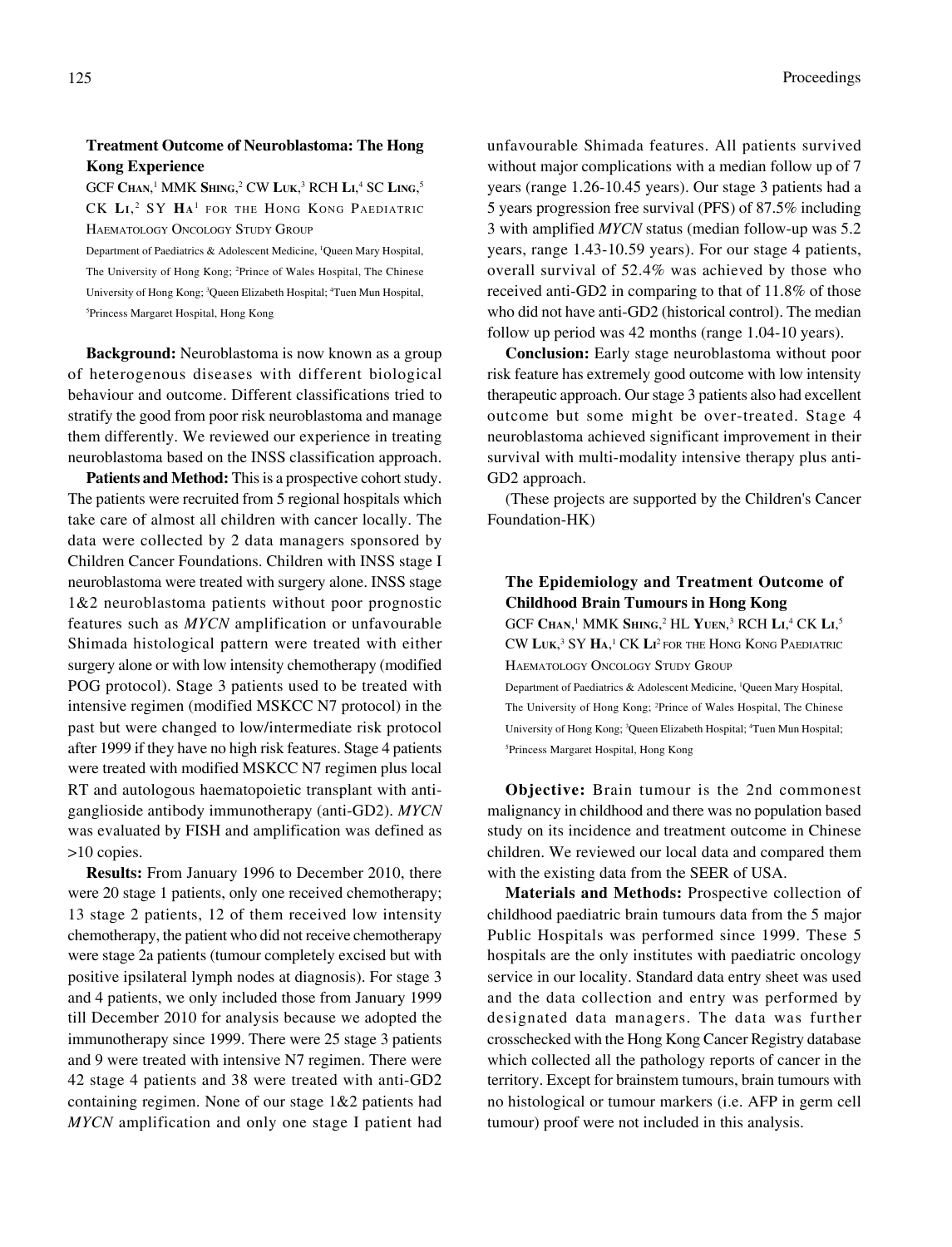**Results:** From January 1999 to December 2009 (11 years), a total of 357 cases of childhood ( $\leq$ 18 years) brain tumours were diagnosed. Excluding 45 patients age >15 years, the incidence of brain tumour was 28.4/million ≤5 years children/year. There may be slight underestimation because low grade brain tumours diagnosed by imaging alone without tissue diagnosis were not included in this analysis. Compared to the SEER data (1975-95), we noted a lower frequency of astrocytoma (SEER vs HK = 49.6% vs 33.3%) and similar frequency of primitive neuroectodermal tumour (PNET, including medulloblastoma) (22.9% vs 23.2%) in our cohort. The differences in other tumour subtypes differed even more strikingly. We have a lower frequency of other glioma (15.4% vs 5.3%) and ependymoma (9.3% vs 6.7%) but a much higher frequency of germ cell tumour (<2% vs 20.7%). The incidence of intracranial germ cell tumours (GCT) was almost 6 times higher than the Western data. In addition, even within each tumour types, the histological subtypes also differed. Such as in medulloblastoma, 93% belonged to classical medulloblastoma and desmoplastic type is relatively uncommon. For the treatment outcome, low grade astrocytoma (WHO Gr I & II) accounted for almost 70% of all astrocytoma and they have good prognosis even when unresectable. Low intensive chemotherapy could suppress the progression of a significant proportion of them. However, high grade astrocytoma and intrinsic brainstem glioma still have extremely poor prognosis in our cohort with no long term survivor. Our standard risk PNET patients have slightly poorer outcome (5 years EFS 75% compared to 83% of Packer et al.). Lower compliance to radiation therapy and error in initial staging might account for such difference. For intracranial GCT, the 2 chemotherapy protocols (BEP and SFOP) have similar efficacy and both could achieved around 90+% and 75+% 4 years event free survival for germinoma and non-germinoma respectively. But around 5% of these survivors subsequently developed laminar cortical necrosis as a deliberating long term neurological complications due to radiation therapy.

**Conclusion:** A different distribution pattern of brain tumours types is found in our Southern Chinese patient cohort as compared to the SEER data. What accounts for such ethnic difference remains to be explored. In general, Chinese childhood brain tumour patients have excellent outcome and long term survival. Further efforts should aim to improve the outcome of high grade glioma and minimise severe long term complications.

*The Data Managers were supported by the Children's Cancer Foundation of Hong Kong.*

#### **Long Term Outcome of Conventional High Grade Osteosarcoma in Children and Adolescents**

V **LEE**, 1 CW **LUK**, 2 DKL **CHEUK**, 3 RCH **LI**, 4 SC **LING**<sup>5</sup> FOR THE HONG KONG PAEDIATRIC HAEMATOLOGY AND ONCOLOGY STUDY GROUP

Department of Paediatrics & Adolescent Medicine, 1Prince of Wales Hospital; <sup>2</sup>Queen Elizabeth Hospital; <sup>3</sup>Queen Mary Hospital; <sup>4</sup>Tuen Mun Hospital; <sup>5</sup>Princess Margaret Hospital, Hong Kong

**Objective:** The objective of this report was to estimate the long-term outcome in children and adolescents with osteosarcoma treated with a standard region-wide protocol.

**Methods:** Children and adolescents diagnosed with conventional high grade osteosarcoma between 1 November 1993 and 31 December 2010 were included. The patients were treated according to the Study Group Osteosarcoma 1993 protocol that included neoadjuvant and adjuvant chemotherapy with wide margin local tumour resection at week 10. Patients were defined as good responders if there were ≥90% tumour necrosis after neoadjuvant chemotherapy. Good responders would receive a total of 27 weeks of chemotherapy consisted of cisplatin, adriamycin and methotrexate. Poor responders would receive a total of 40 weeks of chemotherapy with methotrexate to be replaced by ifosfamide and etoposide from week 16.

**Results:** Total of 118 patients (66 males and 52 females; median age at diagnosis 12.3, range 0.6-20, years) were treated at five paediatric oncology centres in Hong Kong. The 3 commonest primary sites were the distal femur (56%), proximal tibia (21%) and proximal humerus (9%). One patient had multifocal bone disease. Ninety-eight patients (84%) had localised disease at diagnosis. Of the 20 patients with metastatic disease, 15 had pulmonary metastases, 2 had skip bone lesions and 2 had both bone and pulmonary metastases. Wide-margin tumour resection could be performed in 108 patients. Fourteen patients (12%) had disease progression on treatment. Twenty-eight (24%) patients developed relapses at the median time of 1.84 years from diagnosis (range 0.48-12.74). The commonest sites of relapses were the lungs (n=19) and distant bone (n=5). With further surgery with or without chemotherapy, 8 relapsed patients were salvaged and alive without diseases. Total of 35 patients died, 32 with disease progression or after relapses, 1 died from cardiomyopathy, 1 died from early post-operative complication and 1 from an unrelated cause. The 5-year Overall survival (OS) and event-free survival (EFS) for the whole group were 68% and 61.5%. OS and EFS of patients without metastases were 77.2%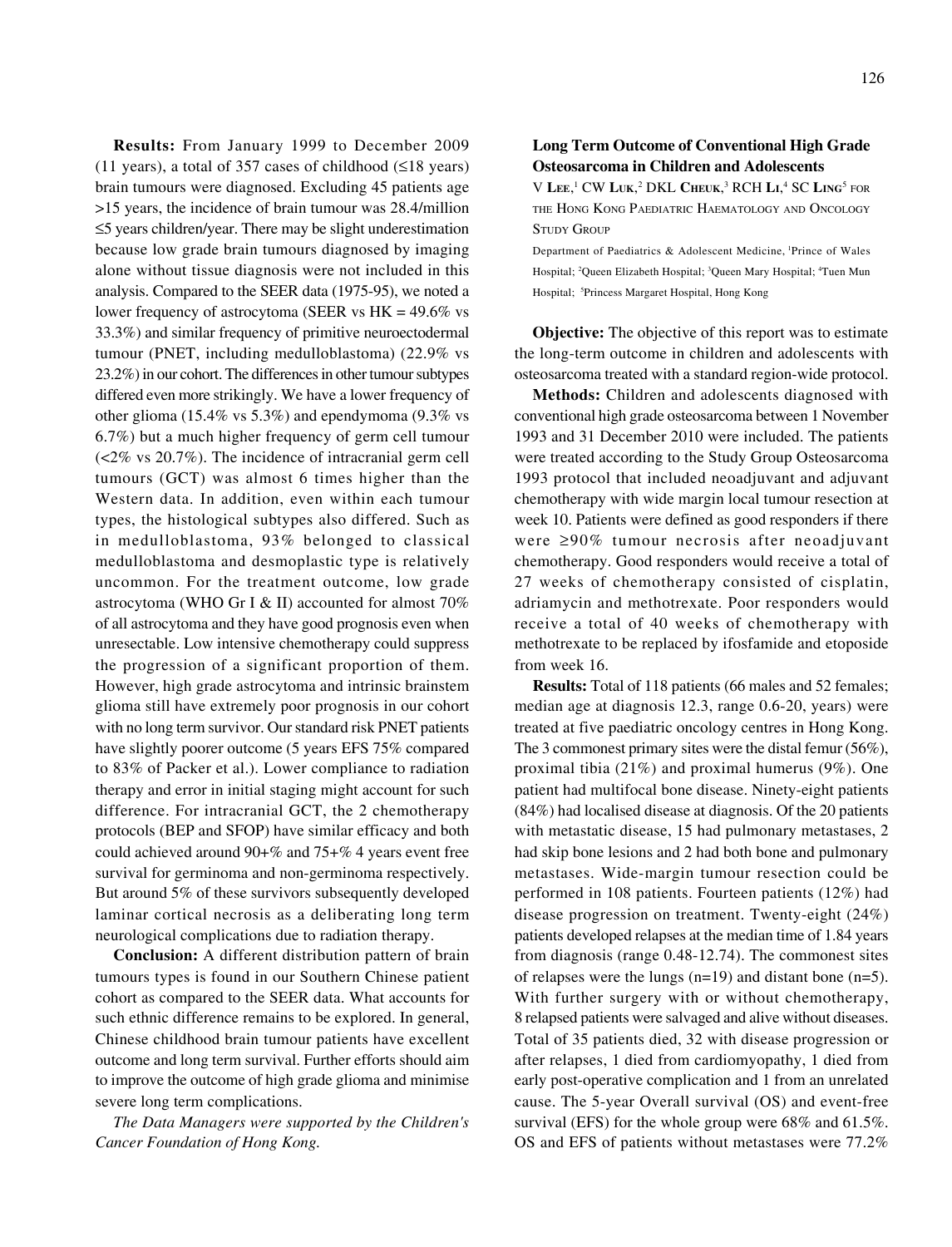and 68.2%, while OS and EFS of patients with metastatic diseases were 26.9% and 28.1%. Good responders had a better OS and EFS: Localised good responders, 88.9%, 81.4%; Localised poor responders, 73.7%, 62.8%; Metastatic good responders, 75.0%, 75.0%; Metastatic poor responders, 10.0%, 10.0%.

**Conclusions:** The current Hong Kong paediatric osteosarcoma treatment protocol yields results comparable with other international groups. Children and adolescents with localised osteosarcoma who receive multiagent chemotherapy and wide-margin tumour resection have a favourable outcome. However, new chemotherapeutic agent and strategy need to be explored for the group of patients with metastatic diseases and poor chemotherapy responses.

#### **A Multi-centre Treatment Protocol for CNS Germ Cell Tumours**

 $MMK$   $\textbf{Simg},^1\text{ GCF Chan},^2\text{ HL Yuen},^3\text{ RCH LI},^4\text{ SC LING}^5$ FOR THE HONG KONG PAEDIATRIC HAEMATOLOGY AND ONCOLOGY STUDY GROUP

Department of Paediatrics & Adolescent Medicine, 1Prince of Wales Hospital, Chinese University of Hong Kong; 2 Queen Mary Hospital, The University of Hong Kong; <sup>3</sup>Queen Elizabeth Hospital; <sup>4</sup>Tuen Mun Hospital, 5 Princess Margaret Hospital, Hong Kong

**Background:** The treatment and outcome depend on the type of germ cell tumours (germinoma vs nongerminomatous tumours), site, localised or metastatic disease, the resectability and the treatment (operation, chemotherapy and radiotherapy).

**Methods:** Hong Kong Paediatric Haematology and Oncology Study Group started this clinical trial involving five regional public hospitals in Hong Kong since 1st January 2008. Patients who were suspected to have germinoma received a biopsy, followed by chemotherapy with carboplatin (600 mg per  $m<sup>2</sup>$  on day 1) and ectoposide  $(150 \text{ mg per m}^2 \text{ per day}, \text{day 1 to 3}),$  alternating with ifosfamide  $(1.8 \text{ mg per m}^2 \text{ per day and etoposide } 150 \text{ mg})$ per m<sup>2</sup> per day, day 1 to 5). They were assessed with MRI every 2 cycles. A total of 4 cycles of chemotherapy were given, followed by radiotherapy. The dose and volume of radiotherapy depend on the response and site of involvement. Patients with non-germinomatous germ cell tumours received operation to remove the tumour (if possible), chemotherapy as above for 6 cycles, reassessed by MRI once in two cycles, and cranio-spinal radiotherapy. The patients may need a second look operation and

autologous stem cell transplant if necessary.

**Results:** Until 31 December 2010, there were 29 patients included in this clinical trial. The male to female ratio was 3.8:1. The median age was 12.6 years of age (0.4 to 18.7). The pathology was germinoma (n=18; 62.1%) and nogerminomatous germ cell tumours (n=11; 37.9%). The locations of the tumours were suprasellar (n=6; 20.7%), pineal gland (n=15; 51.8%), suprasellar & pineal gland  $(n=3; 10.3\%)$  and basal ganglia  $(n=3; 10.3\%)$  and others (n=2; 6.9%). Four patients (12.9%) had metastatic diseases at presentation. After treatment with chemotherapy and radiotherapy, 23 patients (79.3%) achieved complete remission, 3 patients (10.3%) had partial response, 1 (3.5%) had progressive disease and 2 patients had just started therapy. Two patients (6.9%) had relapse. One patient died after recurrence. Twenty eight patients (96.6%) were alive. The median follow up time was 22.8 months (0.7 to 36.4).

**Conclusion:** With a uniformed treatment protocol and multi-disciplinary approach, a better outcome was achieved though the follow up period was short.

#### **Treatment of Wilms Tumour in Hong Kong**

 $MMK$   $\textbf{Sims},^1\text{ GCF Chan},^2\text{ HL Vuen},^3\text{ RCH LI},^4\text{ SC LING}^5$ FOR THE HONG KONG PAEDIATRIC HAEMATOLOGY AND ONCOLOGY STUDY GROUP

Department of Paediatrics & Adolescent Medicine, 1Prince of Wales Hospital, Chinese University of Hong Kong; 2 Queen Mary Hospital, The University of Hong Kong; <sup>3</sup>Queen Elizabeth Hospital; <sup>4</sup>Tuen Mun Hospital, 5 Princess Margaret Hospital, Hong Kong

**Background:** Wilms tumour is an uncommon cancer of the kidney in childhood.

**Methods:** The treatment of this cancer requires a multidisciplinary approach. The Hong Kong Paediatric Haematology & Oncology Study Group started to use a uniformed treatment protocol since 1 January 1990, with operation, chemotherapy, with or without local radiotherapy.

**Results:** Until 31 December 2010, there were 53 patients from the five regional hospitals. The male to female ratio was 1.2:1. The mean age at diagnosis was 38 months old (range 3 to 176 months). The right kidney was affected in 22 (41.5%), and the left one in 24 (45%). Bilateral sides were affected in 5 cases (9%) at presentation. Two cases (2%) presented as extrarenal mass in abdomen which as confirmed to be Wilms' tumour by histopathology. Twenty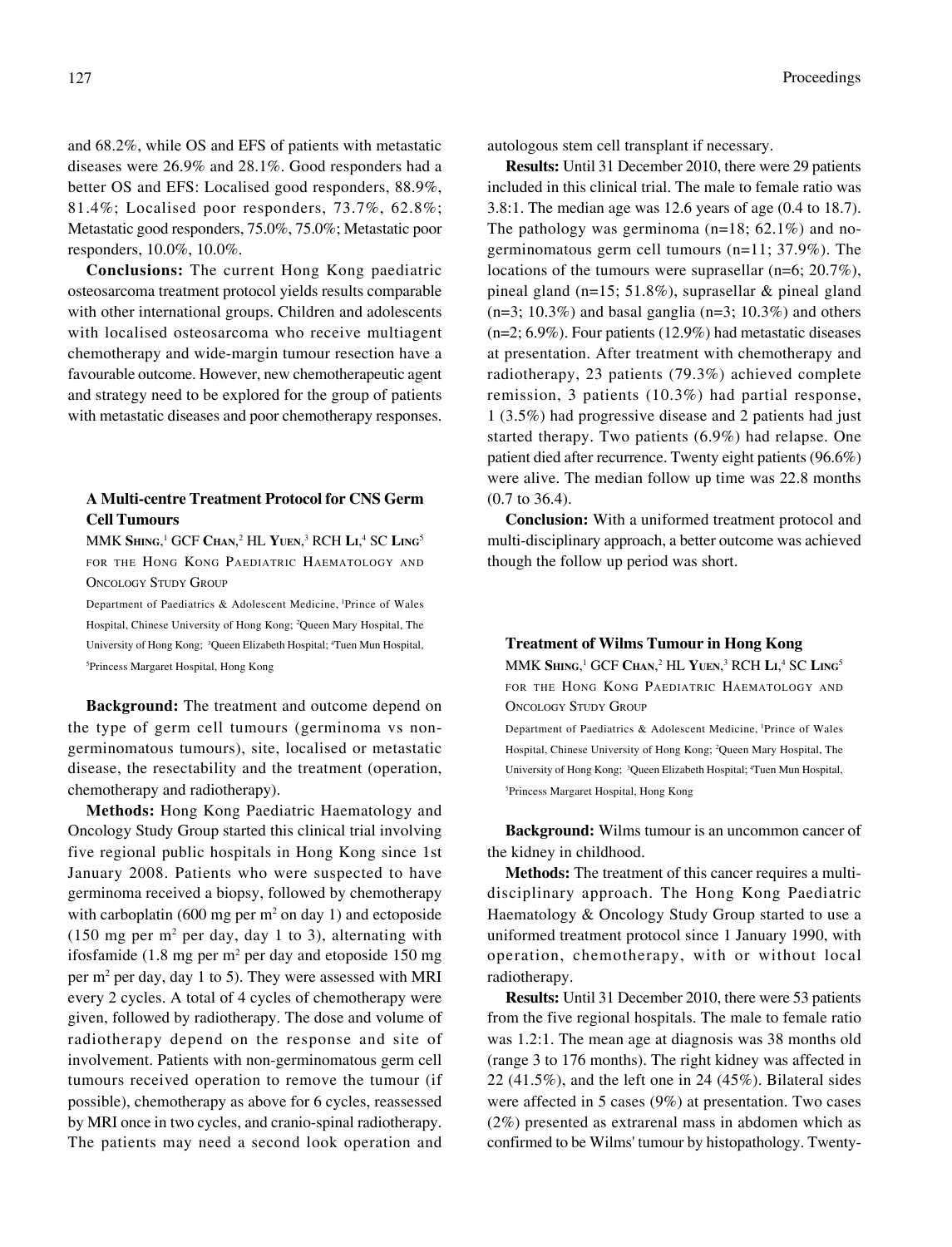two patients (41%) had stage one disease, 10 patients (19%) had stage 2 disease, 13 patients (24%) had stage 3 disease, 4 patients (8%) had stage 4 disease, and 4 patients (8%) had stage 5 disease. Histopathology was favourable in 41 (77%), unfavourable in 4 (8%) and 8 (15%) cases were not classified. Thirty-seven patients (70%) received immediate nephrectomy followed by post-operative chemotherapy, while 16 (30%) patients received pre-operative chemotherapy followed by nephrectomy and further chemotherapy. Sixteen patients received local radiotherapy to the tumour beds. All patients had complete response to treatment. Six patients  $(11\%)$  had relapse in the lungs  $(n=3)$ and tumour beds (n=3). Two patients died after relapse of Wilm's tumour, while two patients died in first complete remission (pneumonia or rupture of AVM). The five years event free survival was 85% and the overall survival was 96%. The event free survival according to stages were 94% (stage 1), 77% (stage 2), 91% (stage 3), 53% (stage 4) and 75% (stage 5) respectively. The median follow up duration was 9.2 years (9 days to 20.8 years).

**Conclusion:** The treatment outcome was good and comparable with the published data.

### **Treatment Outcome of Extra-cranial Germ Cell Tumours in Chinese Children in Hong Kong**

RCH **LI**, 1 MMK **SHING**, 2 GCF **CHAN**, 3 HL **YUEN**, 4 SC **LING**<sup>5</sup> FOR THE HONG KONG PAEDIATRIC HAEMATOLOGY AND ONCOLOGY STUDY GROUP

Department of Paediatrics & Adolescent Medicine, <sup>1</sup>Tuen Mun Hospital; <sup>2</sup>Prince of Wales Hospital, Chinese University of Hong Kong; <sup>3</sup>Queen Mary Hospital, The University of Hong Kong; 4 Queen Elizabeth Hospital; 5 Princess Margaret Hospital, Hong Kong

**Objective:** We reviewed the treatment outcome for children with Extra-cranial Germ Cell Tumour (GCT) treated in five paediatric oncology centres from 1995 to 2010.

**Materials and Method:** It is a prospective territory-wide cohort study of the children suffered from GCT treated in five paediatric oncology centres in Hong Kong from January 1995 to December 2010. All patients were treated with a unified protocol (HK-GCT-96.4 protocol). Surgery was the only treatment for non-malignant GCT or early stage malignant GCT. Chemotherapy consisted of Carboplatin, Etoposide and Bleomycin (JEB) was directed to advanced stage diseases.

**Results:** There were 138 patients enrolled. Patients with mature or immature teratoma without malignant elements were eligible. There were 68 males and 70 females. Age ranged from (1 day to 18.6 years) with median age of 2.5 years. Histological types included Teratoma: 65 cases (47.1%); Yolk sac tumour: 41 (29.7%); Germinoma: 9 (6.5%); Mixed GCT: 18 (13%) and other histology types: 5 (3.6%).

Gonads were the most commonly involved sites, with testis involved in 36 cases (26.1%), ovaries 35 cases (25.4%). Twenty-two cases (15.9%) were found in mediastinum; 19 cases (13.8%) occurred in sacrococcygeal region; 14 cases  $(10.1\%)$  in abdomen; 5 cases  $(3.6\%)$  in pelvis, 1 case (0.7%) in head/neck region and 6 cases (4.3%) were found outside the above common sites. Eightyfive patients (61.6%) had stage I disease; stage II: 9 (6.5%); stage III: 24 (17.4%) and stage IV: 20 (14.5%)

Seventy-six patients were treated with surgery alone, 61 patients received JEB protocol and 1 patient did not have any treatment. Median follow-up time was 7 years 9 months. There were 113 patients (81.9%) alive and remained disease-free. Eleven cases relapsed (8%), 8 patients died  $(5.8\%)$ , 12 patients lost to follow-up  $(8.7\%)$ , 2 patients (1.4%) developed second cancer. The 5-year overall survival (OS) for mature teratoma was 100% whereas 5-year event free survival (EFS) was 96%. The 5-year OS for other GCT was 94%, 5-year EFS was 86.3%.

**Conclusions:** The current treatment of Extra-cranial GCT in Chinese children is effective. The high cure rate is comparable to the Western studies. Treatment protocol according to risk groups is efficient and rational.